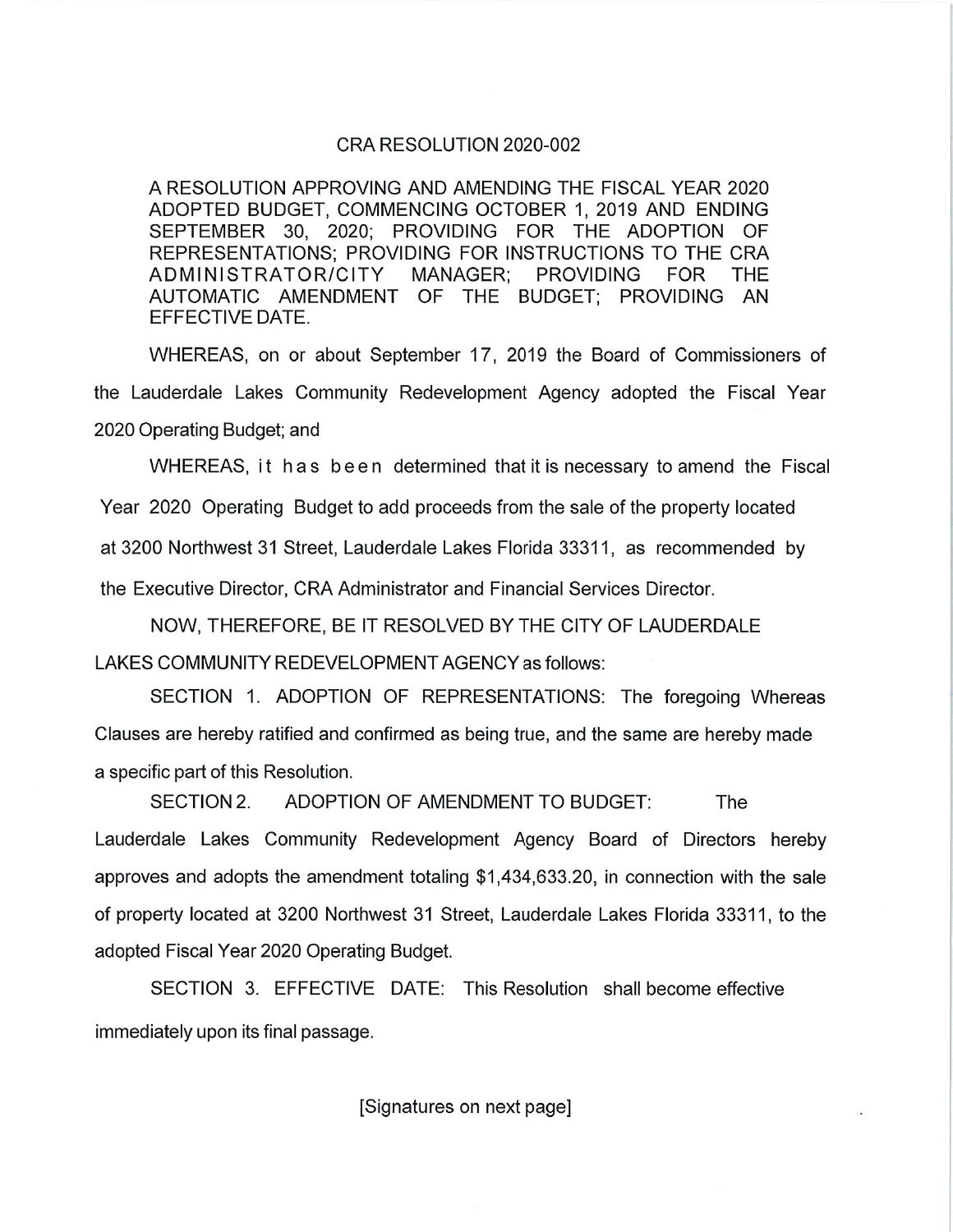ADOPTED BY THE CITY OF LAUDERDALE LAKES **COMMUNITY** REDEVELOPMENT AGENCY AT ITS REGULAR MEETING HELD ON JANUARY 21. 2020.

MARILYN DAVIS, CHAIRPERSON

ATTEST:

**NICE HOWARD, SECRETARY** 



VOTE:

**Chairperson Marilyn Davis** Vice Chairperson Hazelle Rogers **Commissioner Sandra Davey Commissioner Veronica Edwards Phillips Commissioner Beverly Williams** 

**APPROVED**